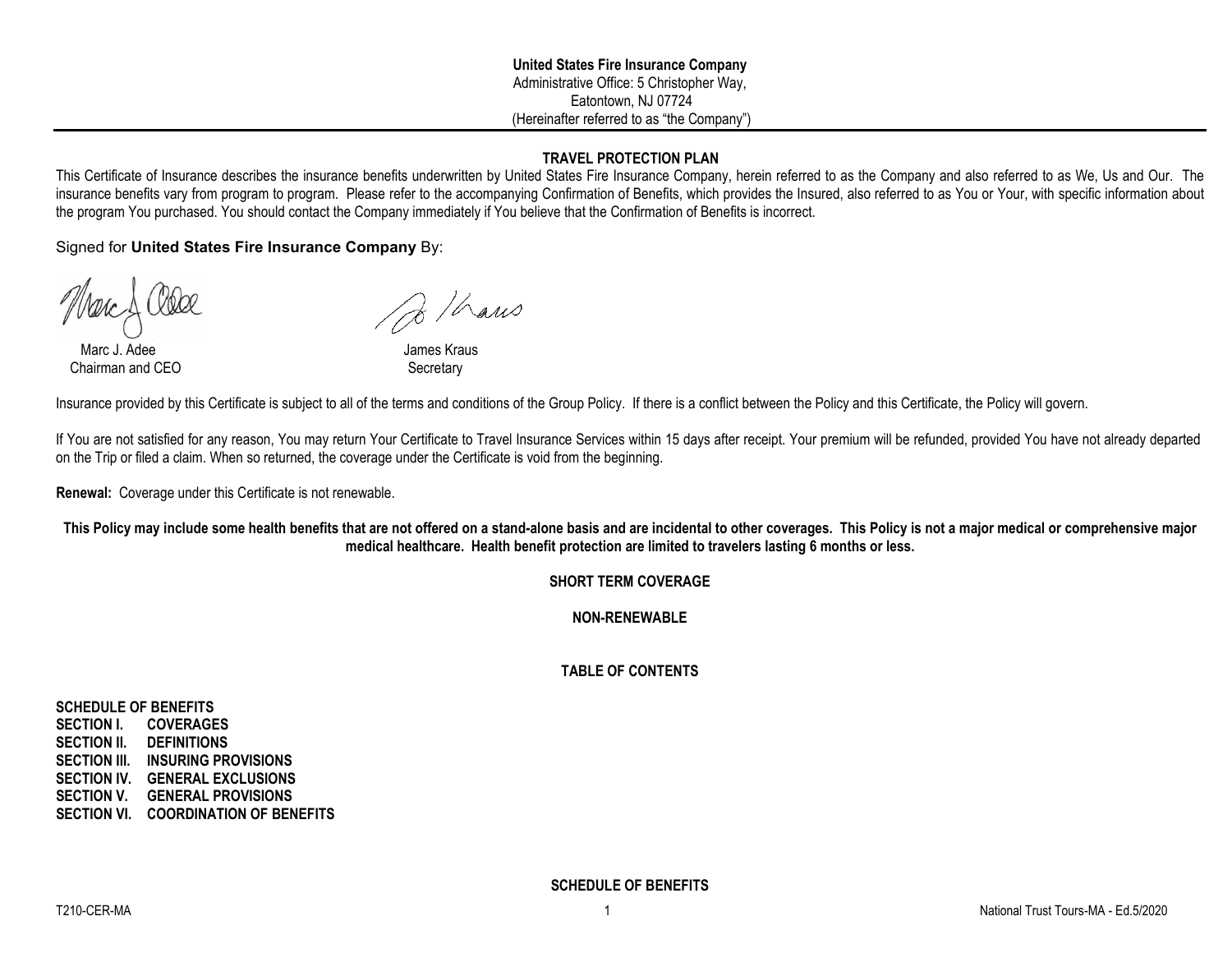#### **Benefit Maximum Benefit Amount/Principal Sum**

#### **Part A – Travel Arrangement Protection**

| Travel Delay (Up to \$200 Per Day) \$1,000 |  |
|--------------------------------------------|--|
|                                            |  |
|                                            |  |
|                                            |  |

#### **Part B – Travel Insurance Benefits**

| Accidental Death & Dismemberment\$50,000    |  |
|---------------------------------------------|--|
| Accident & Sickness Medical Expense\$50,000 |  |
|                                             |  |
| Emergency Medical Evacuation\$500,000       |  |

## **SECTION I. COVERAGES**

#### **TRIP CANCELLATION**

Benefits will be paid, up to the Maximum Benefit Amount shown in the Schedule of Benefits, to reimburse You for the amount of unused non- refundable Prepaid Payments or Deposits You paid for Travel Arrangements when You are prevented from taking Your Trip due to:

- 1. Your or a Family Member's or a Traveling Companion's or a Business Partner's death, which occurs before departure on Your Trip;
- 2. Your or a Family Member's or a Traveling Companion's or a Business Partner's covered Sickness or Injury, which: a) occurs before departure on Your Trip, b) requires Medical Treatment at the time of cancellation resulting in medically imposed restrictions, as certified by a Legally Qualified Physician, and c) and prevents Your participation in the Trip;
- 3. For the **Other Covered Reasons** listed below;

Provided such circumstances occur while coverage is in effect.

## **"Other Covered Reasons"** means:

- a. You or Your Traveling Companion being hijacked, quarantined, required to serve on a jury (notice of jury duty must be received after Your Effective Date), served with a court order to appear as a witness in a legal action in which You or Your Traveling Companion is not a party (except law enforcement officers);
- b. Your or Your Traveling Companion's primary place of residence or destination being rendered uninhabitable by fire, flood, burglary or other Natural Disaster. The Company will only pay benefits for Losses occurring within 30 calendar days after the Natural Disaster makes your destination accommodations uninhabitable. Your destination is uninhabitable if: (i) the building structure itself is unstable and there is a risk of collapse in whole or in part; (ii) there is exterior or structural damage allowing elemental intrusion, such as rain, wind, hail, or flood; (iii) immediate safety hazards have yet to be cleared such as debris on roofs or downed electrical lines; or (iv) the rental property is without electricity or water. Benefits are not payable if a storm, snow storm, blizzard or hurricane is named on or before the Effective Date of Your Trip Cancellation coverage;
- c. Your or Your Traveling Companion's place of employment is rendered unsuitable for business due to fire, flood, burglary or other Natural Disaster and You and/or Your Traveling Companion are required to work as a result;
- d. a documented theft of passports or visas;
- e. a permanent transfer of employment of 250 miles or more;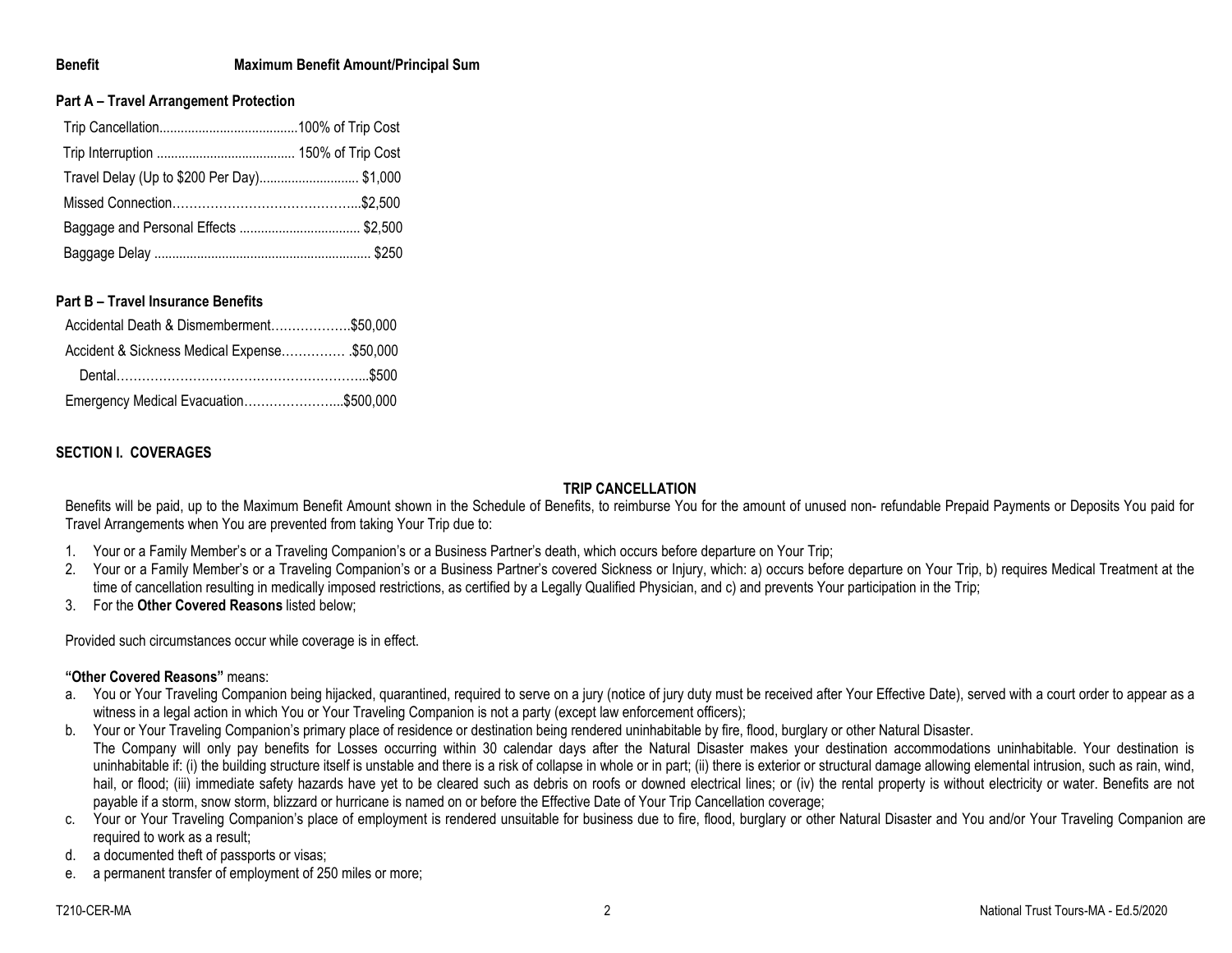- f. You or Your Traveling Companion being directly involved in a traffic accident, substantiated by a police report, while en route to Your scheduled point of departure;
- g. unannounced Strike that causes complete cessation of services for at least 12 consecutive hours of the Common Carrier on which You are scheduled to travel;
- h. Inclement Weather that causes complete cessation of services for at least 12 consecutive hours of the Common Carrier on which You are scheduled to travel;
- i. involuntary employer termination or layoff affecting You or a Traveling Companion. Employment must have been with the same employer for at least 1 continuous year;
- j. a Terrorist Incident that occurs within 30 days of Your Scheduled Departure Date in a city listed on the itinerary of Your Trip;
- k. revocation of Your previously granted military leave or re-assignment due to war. Official written revocation/re-assignment by a supervisor or commanding officer of the appropriate branch of service will be required;
- l. You, Your Traveling Companion or Family Member traveling with You are directly involved in the merger of Your employer or the acquisition of Your employer by another company;
- m. A transfer of You or Your Traveling Companion by the employer by whom You or Your Traveling Companion are employed on Your Effective Date which requires their principal residence to be relocated.

## **Single Supplement**

Benefits will be paid, up to the Maximum Benefit Amount shown, for the additional cost incurred as a result of a change in the per person occupancy rate for Prepaid Travel Arrangements if a Traveling Companion's or Family Member's Trip is canceled for a covered reason and You do not cancel your trip.

These benefits will not duplicate any other benefits payable under the Certificate or any other coverage(s) attached to the Certificate.

## **TRIP INTERRUPTION**

Benefits will be paid, up to the Maximum Benefit Amount shown in the Schedule of Benefits, to reimburse You for the Prepaid Payments or Deposits for unused non-refundable land or water Travel Arrangements, plus the Additional Transportation Cost paid:

- a) to join Your Trip if You must depart after Your Scheduled Departure Date or travel via alternate travel arrangements by the most direct route possible to reach Your Trip destination; or
- b) to reioin Your Trip or transport You to Your originally scheduled return destination, if You must interrupt Your Trip after departure, each by the most direct route possible.

Trip Interruption must be due to:

- 1. Your or a Family Member's or a Traveling Companion's death, which occurs while You are on Your Trip;
- 2. Your or a Family Member's or a Traveling Companion's covered Sickness or Injury which: a) occurs while You are on Your Trip, b) requires Medical Treatment at the time of interruption resulting in medically imposed restrictions, as certified by a Legally Qualified Physician, and c) prevents Your continued participation on Your Trip;
- 3. For the **Other Covered Reasons** listed below;

Provided such circumstances occur while coverage is in effect.

## **"Other Covered Reasons"** means:

- a. You or Your Traveling Companion being hijacked, quarantined, required to serve on a jury (notice of jury duty must be received after Your Effective Date), served with a court order to appear as a witness in a legal action in which You or Your Traveling Companion is not a party (except law enforcement officers);
- b. Your or Your Traveling Companion's primary place of residence or destination being rendered uninhabitable and remaining uninhabitable during Your scheduled Trip, by fire, flood, burglary or other Natural Disaster. The Company will only pay benefits for Losses occurring within 30 calendar days after the Natural Disaster makes your destination accommodations uninhabitable. Your destination is uninhabitable if: (i) the building structure itself is unstable and there is a risk of collapse in whole or in part; (ii) there is exterior or structural damage allowing elemental intrusion, such as rain, wind, hail, or flood; (iii) immediate safety hazards have yet to be cleared such as debris on roofs or downed electrical lines; or (iv) the rental property is without electricity or water. Benefits are not payable if a storm, snow storm, blizzard or hurricane is named on or before the Effective Date of Your Trip Cancellation coverage;
- c. Your or Your Traveling Companion's place of employment is rendered unsuitable for business due to fire, flood, burglary or other Natural Disaster and You and/or Your Traveling Companion are required to work as a result;
- d. a documented theft of passports or visas;
- e. a permanent transfer of employment of 250 miles or more;
- f. You or Your Traveling Companion being directly involved in a traffic accident, substantiated by a police report, while en route to Your scheduled point of departure;
- g. unannounced Strike that causes complete cessation of services for at least 12 consecutive hours of the Common Carrier on which You are scheduled to travel;
- h. Inclement Weather that causes complete cessation of services for at least 6 consecutive hours of the Common Carrier on which You are scheduled to travel;
- i. a government-mandated shutdown of an airport or air traffic control system due to a Natural Disaster;
- j. You or Your Traveling Companion is in the military and called to emergency duty for a national disaster other than war;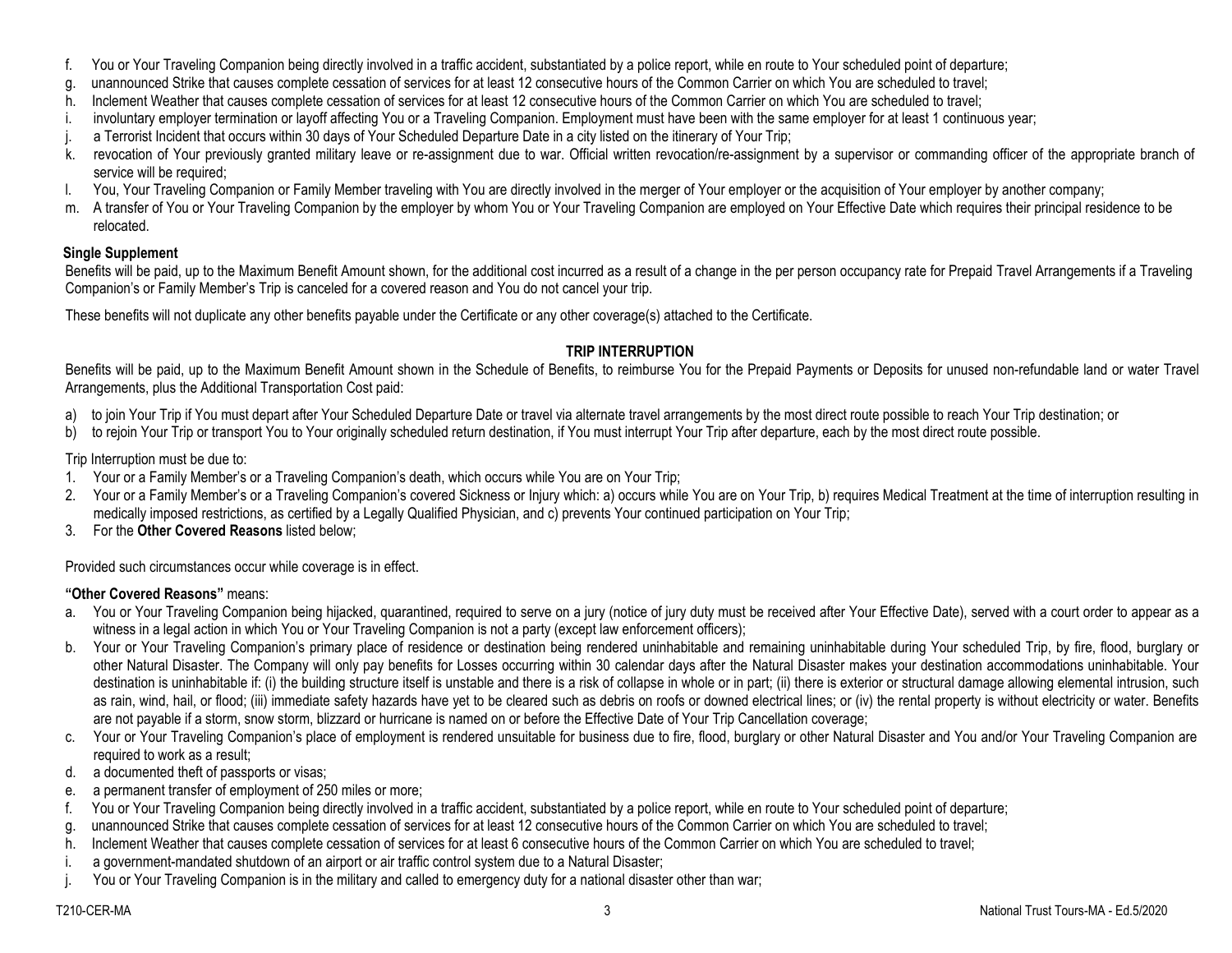- k. involuntary employer termination or layoff affecting You or a Traveling Companion. Employment must have been with the same employer for at least 1 continuous year;
- l. a Terrorist Incident that occurs within 30 days of Your Scheduled Departure Date in a city listed on the itinerary of Your Trip
- m. revocation of Your previously granted military leave or re-assignment due to war. Official written revocation/re-assignment by a supervisor or commanding officer of the appropriate branch of service will be required.
- n. You, Your Traveling Companion or Family Member traveling with You are directly involved in the merger of Your employer or the acquisition of Your employer by another company;
- o. A transfer of You or Your Traveling Companion by the employer by whom You or Your Traveling Companion are employed on Your Effective Date which requires their principal residence to be relocated.

## **Single Supplement**

Benefits will be paid, up to the Maximum Benefit Amount shown, for the additional cost incurred as a result of a change in the per person occupancy rate for Prepaid Travel Arrangements if a Traveling Companion's or Family Member's Trip is canceled for a covered reason and You do not cancel your trip.

These benefits will not duplicate any other benefits payable under the Certificate or any other coverage(s) attached to the Certificate.

## **MISSED CONNECTION**

If You miss Your cruise or tour departure because Your arrival at Your Trip destination is delayed for 6 or more hours, due to:

- a) any delay of a Common Carrier (the delay must be certified by the Common Carrier)
- b) documented weather condition preventing You from getting to the point of departure;

We will reimburse You, up to the Maximum Benefit Amount shown in the Schedule of Benefits for:

- a) Your Additional Transportation Cost to join Your Trip; and
- b) Your Prepaid expenses for the unused land or water Travel Arrangements;

These benefits will not duplicate any other benefits payable under the Certificate or any coverage(s) attached to the Certificate.

## **TRAVEL DELAY**

Benefits will be paid up to the amount shown in the Schedule of Benefits for: 1) the non-refundable, unused portion of the Prepaid expenses for Your Trip as long as the expenses are supported by proof of purchase and are not reimbursable by any other source; and 2) reasonable accommodation, meal, telephone call and local transportation expenses incurred by You, up to the Maximum Benefit Amount shown in the Schedule of Benefits, if You are delayed for 12 hours or more while en route to or from, or during Your Trip, due to:

- a) any delay of a Common Carrier (the delay must be certified by the Common Carrier);
- b) a traffic accident in which You or Your Traveling Companion are not directly involved (must be substantiated by a police report);
- c) lost or stolen passports, travel documents or money (must be substantiated by a police report);
- d) quarantine, hijacking, Strike, Natural Disaster, terrorism or riot;
- e) a documented weather condition preventing You from getting to the point of departure.

Benefits will not be paid for any expenses, which have been reimbursed, or for any services that have been provided by the Common Carrier.

# **BAGGAGE AND PERSONAL EFFECTS**

Benefits will be provided to You, up to the Maximum Benefit Amount shown in the Schedule of Benefits: (a) against all risks of permanent loss, theft or damage to Your Baggage and Personal Effects; (b) subject to all General Exclusions and the Additional Limitations and Exclusions Specific to Baggage and Personal Effects in the Certificate Plan; and (c) occurring while coverage is in effect. The lesser of the following amounts will be paid:

- 1) the Actual Cash Value at the time of loss, theft or damage, except as provided below;
- 2) the cost to repair or replace the article with material of a like kind and quality; or
- 3) \$500 per article.

For claimed items without original receipts, payment of loss will be calculated based upon 75% of the Actual Cash Value at the time of loss, not to exceed \$150 per article.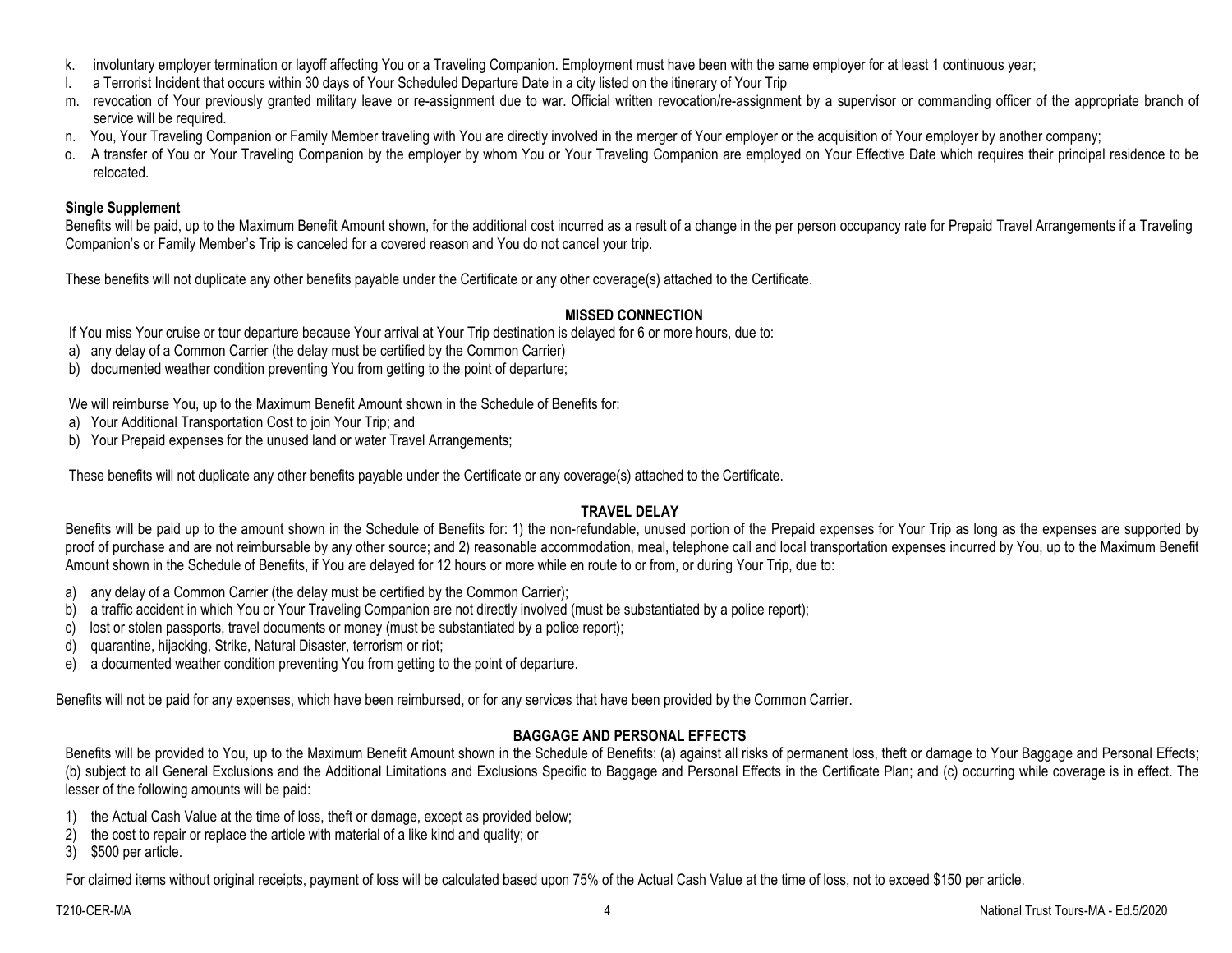We may take all or part of a damaged Baggage as a condition for payment of loss. In the event of a loss to a pair or set of items, We will:

- 1) repair or replace any part to restore the pair or set to its value before the loss; or
- 2) pay the difference between the value of the property before and after the loss.

A combined maximum of \$500 will be paid for jewelry; precious or semi-precious stones; watches; articles consisting in whole or in part of silver, gold or platinum; furs or articles trimmed with fur; cameras and their accessories and related equipment, computer, digital or electronic equipment or media. A maximum of \$50 will be paid for the

cost of replacing a passport or visa.

A maximum of \$50 will be paid for the cost associated with the unauthorized use or replacement of lost or stolen credit cards, subject to verification that You have complied with all conditions of the credit card company.

**Baggage Delay:** We will reimburse You, up to the amount shown in the Schedule of Benefits, for the cost of reasonable additional clothing and personal articles purchased by You, if Your Baggage is delayed for 24 hours or more during Your Trip.

## **Baggage and Personal Effects does not include:**

- 1) animals;
- 2) automobiles and automobile equipment;
- 3) boats or other vehicles or conveyances;
- 4) trailers;
- 5) motors;
- 6) aircraft;
- 7) bicycles, except when checked as baggage with a Common Carrier;
- 8) household effects and furnishings;
- 9) antiques and collector's items;
- 10) eyeglasses, sunglasses, contact lenses, artificial teeth, dentures, dental bridges, retainers, or other orthodontic devices or hearing aids;
- 11) artificial limbs or other prosthetic devices;
- 12) prescribed medications;
- 13) keys, money, stamps and credit cards (except as otherwise specifically covered herein);
- 14) securities, stamps, tickets and documents (except as coverage is otherwise specifically provided herein);
- 15) professional or occupational equipment or property, whether or not electronic business equipment.

## **Additional Limitations and Exclusions Specific to Baggage and Personal Effects:**

Benefits are not payable for any loss caused by or resulting from:

- a) breakage of brittle or fragile articles;
- b) wear and tear or gradual deterioration;
- c) confiscation or appropriation by order of any government or custom's rule;
- d) theft or pilferage while left in any unlocked vehicle;
- e) property illegally acquired, kept, stored or transported;
- f) Your negligent acts or omissions; or
- g) property shipped as freight or shipped prior to the Scheduled Departure Date.

# **ACCIDENTAL DEATH AND DISMEMBERMENT**

We will pay the percentage of the Principal Sum shown in the Table of Losses below when You, as a result of an Injury occurring during Your Trip sustain a loss shown in the Table of Losses below. The loss must occur within one hundred eighty-one (181) days after the date of the Injury causing the loss. The Principal Sum is the Maximum Benefit Amount shown in the Schedule of Benefits.

| <b>Table of Losses</b> |  |
|------------------------|--|
|                        |  |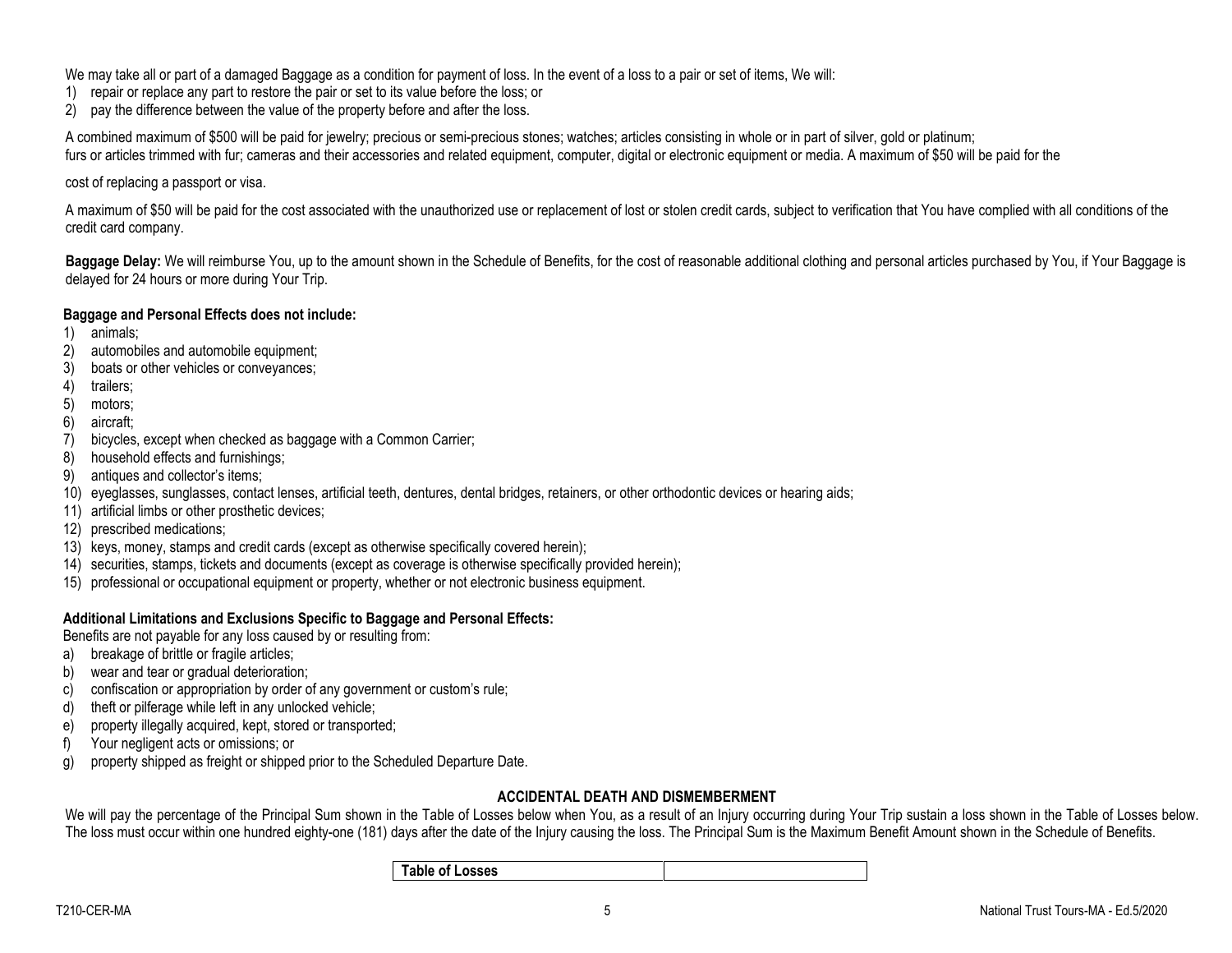| <b>Type of Loss</b>           | <b>Benefit Amount</b> |
|-------------------------------|-----------------------|
| Loss of Life                  | 100% of Principal Sum |
| Loss of both hands            | 100% of Principal Sum |
| Loss of both feet             | 100% of Principal Sum |
| Loss of both eyes             | 100% of Principal Sum |
| Loss of one hand and one foot | 100% of Principal Sum |
| Loss of one hand and one eye  | 100% of Principal Sum |
| Loss of one foot and one eye  | 100% of Principal Sum |
| Loss of one hand              | 50% of Principal Sum  |
| Loss of one foot              | 50% of Principal Sum  |
| Loss of one eye               | 50% of Principal Sum  |

**Loss of hand or hands, or foot or feet**, means severance at or above the wrist joint or ankle joint, respectively.

**Loss of eye or eyes** means the total and irrecoverable loss of the entire sight thereof.

#### **EXPOSURE AND DISAPPEARANCE**

We will pay benefits for covered losses that result from Your being unavoidably exposed to the elements because of a Covered Accident occurring during Your Trip. The loss must occur within 365 days after the event that caused the exposure.

If, while insured under this Coverage, You are unavoidably exposed to the elements because of a Covered Accident and suffer a loss for which benefits are payable under this Coverage, such loss will be covered.

If, while insured under this Coverage, You are in an Accident resulting in the disappearance, sinking or damaging of an air or water conveyance on which You are covered by this Coverage, and if Your body has not been found within 52 weeks from the date of the Accident, it will be presumed, unless there is evidence to the contrary, that You suffered loss of life as a result of those Injuries.

These benefits will not duplicate any other benefits payable under the Certificate or any coverage(s) attached to the Certificate.

## **ACCIDENT & SICKNESS MEDICAL EXPENSE**

Benefits will be paid for the Covered Expense incurred, up to the Maximum Benefit Amount shown in the Schedule of Benefits as a result of a Covered Accidental Injury or covered Sickness, which first occurs during Your Trip. Covered Expenses are limited to a total of 90 days of treatment during your Trip.

Benefits will not be paid in excess of the Usual and Customary Charges.

Advance payment will be made to a Hospital, up to the Maximum Benefit Amount, if needed to secure Your admission to a Hospital, because of a Covered Accidental Injury or covered Sickness. The authorized travel assistance company will coordinate advance payment to the Hospital. For the purpose of this benefit:

"Covered Expense" means expense incurred only for the following:

1. The medical services, prescription drugs, prosthetics, therapeutic services and supplies ordered or prescribed by a Legally Qualified Physician as Medically Necessary for treatment;

2. Hospital or ambulatory medical-surgical center services;

3. Transportation furnished by a professional ambulance company to and/or from a Hospital**.**

These benefits will not duplicate any benefits payable under the Certificate or any coverage(s) attached to the Certificate.

## **EMERGENCY MEDICAL EVACUATION AND RETURN OF REMAINS**

When You suffer loss of life for any reason or incur a Sickness or Injury during the course of Your Trip, the following benefits are payable, up to the Maximum Benefit Amount shown in the Schedule of Benefits.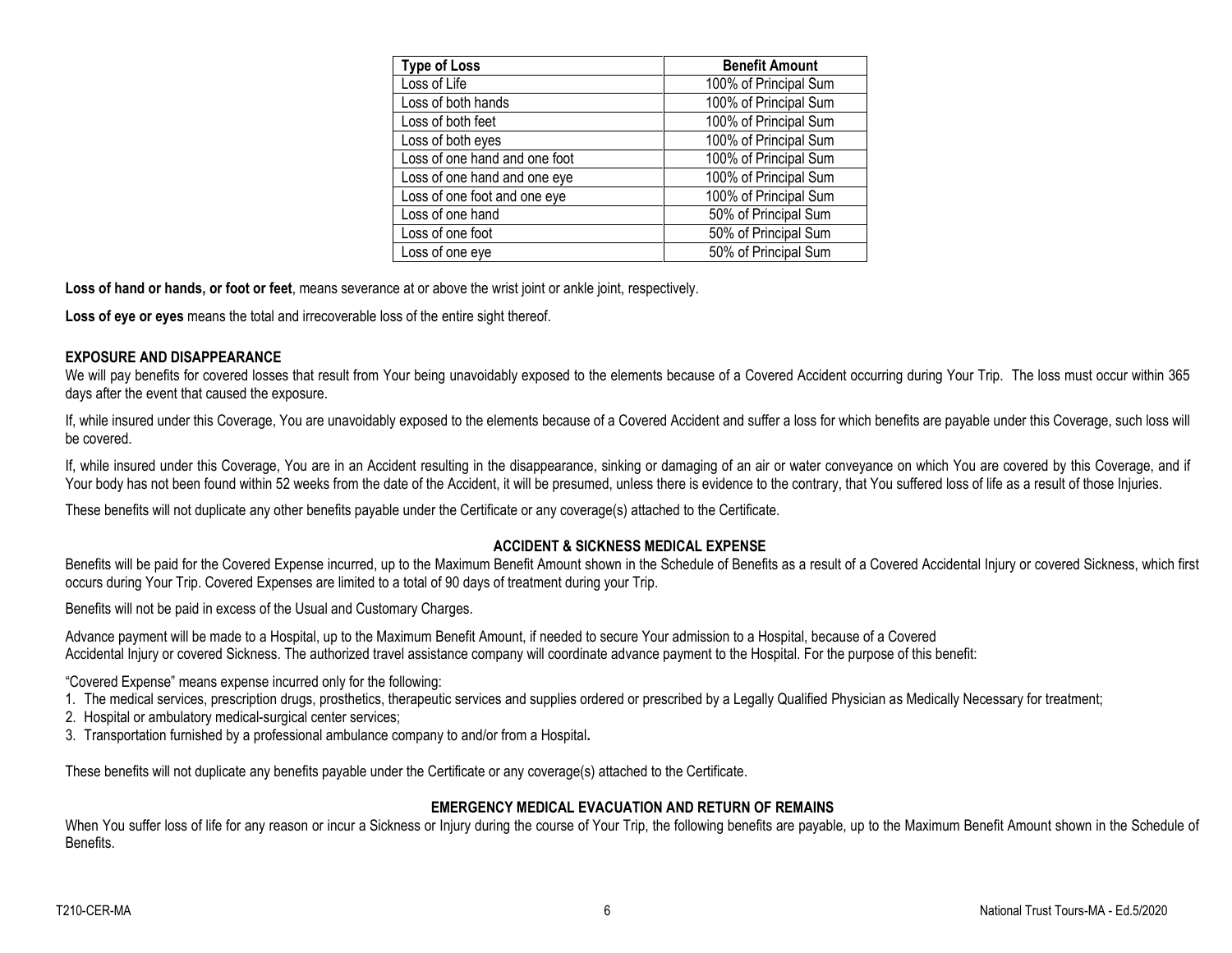**1. Emergency Medical Evacuation**: If the local attending Legally Qualified Physician and the authorized travel assistance company determine that transportation to a Hospital or medical facility is Medically Necessary to treat an unforeseen Sickness or Injury which is acute or life threatening and adequate Medical Treatment is not available in the immediate area, the Transportation Expense incurred will be paid for the Usual and Customary Charges for transportation to the closest Hospital or medical facility capable of providing that treatment.

If You are traveling alone and will be hospitalized for more than 7 consecutive days and Emergency Evacuation is not imminent, benefits will be paid to transport one person, chosen by You, by Economy Transportation, for a single visit to and from Your bedside.

If You are in the Hospital for more than 7 consecutive days and Your dependent children who are under 18 years of age and accompanying You on Your Trip are left unattended, Economy Transportation will be paid to return the dependents to their home (with an attendant, if considered necessary by the authorized travel assistance company).

**2**. **Return of Remains**: In the event of Your death during a Trip, the expense incurred will be paid for minimally necessary casket or air tray, preparation and transportation of Your remains to Your primary place of residence in the United States of America or to the place of burial.

Benefits are paid less the value of Your original unused return travel ticket.

If benefits are payable and You have other insurance that may provide benefits for this same loss, We reserve the right to recover from such other insurance. You shall:

- a) notify the Company of any other insurance;
- b) help the Company exercise the Company's rights in any reasonable way that the Company may request, including the filing and assignment of other insurance benefits;
- c) not do anything after the loss to prejudice the Company's rights; and
- d) reimburse to the Company, to the extent of any payment the Company has made, for benefits received from such other insurance.

These benefits will not duplicate any other benefits payable under the Policy or any coverage(s) attached to the Policy.

## **SECTION II. DEFINITIONS**

**"Accident"** means a sudden, unexpected unusual specific event that occurs at an identifiable time and place, and shall also include exposure resulting from a mishap to a conveyance in which You are traveling.

**"Actual Cash Value"** means current replacement cost for items of like kind and quality.

**"Additional Transportation Cost"** means the actual cost incurred for one-way Economy Transportation by Common Carrier reduced by the value of an unused travel ticket.

**"Baggage and Personal Effects"** means luggage, personal possessions and travel documents taken by You on Your Trip.

**"Bankruptcy or Default"** means the total cessation of operations due to insolvency, with or without the filing of a bankruptcy petition by an airline, or cruise line, or other travel provider, provided the Bankruptcy or Default occurs more than 14 days following Your Effective Date for the Trip Cancellation Benefits. There is no coverage for the Bankruptcy or Default of any person, organization, agency or firm from whom You purchased Travel Arrangements supplied by others.

**"Business Partner"** means an individual who (a) is involved in a legal general partnership with You and (b) is actively involved in the day to day management of Your business.

**"Common Carrier"** means any land, sea, or air conveyance operating under a valid license for the transportation of passengers for hire.

**"Complications of Pregnancy"** means conditions (when the pregnancy is not terminated) whose diagnoses are distinct from pregnancy but are adversely affected by pregnancy or are caused by pregnancy. These conditions include acute nephritis, nephrosis, cardiac decompensation, missed abortion and similar medical and surgical conditions of comparable severity. Complications of Pregnancy also include nonelective cesarean section, ectopic pregnancy which is terminated and spontaneous termination of pregnancy, which occurs during a period of gestation in which a viable birth is not possible.

Complications of Pregnancy does not include false labor, occasional spotting, Physician-prescribed rest during the period of pregnancy, morning sickness, hyperemesis gravidarum, preeclampsia and similar conditions associated with the management of a difficult pregnancy not constituting a nosologically distinct complication of pregnancy.

**"Covered Accident"** means an Accident that occurs while coverage is in force and results in a loss for which benefits are payable.

**"Economy Transportation"** means the lowest published available transportation rate for a ticket on a Common Carrier matching the original class of transportation that You purchased for Your Trip.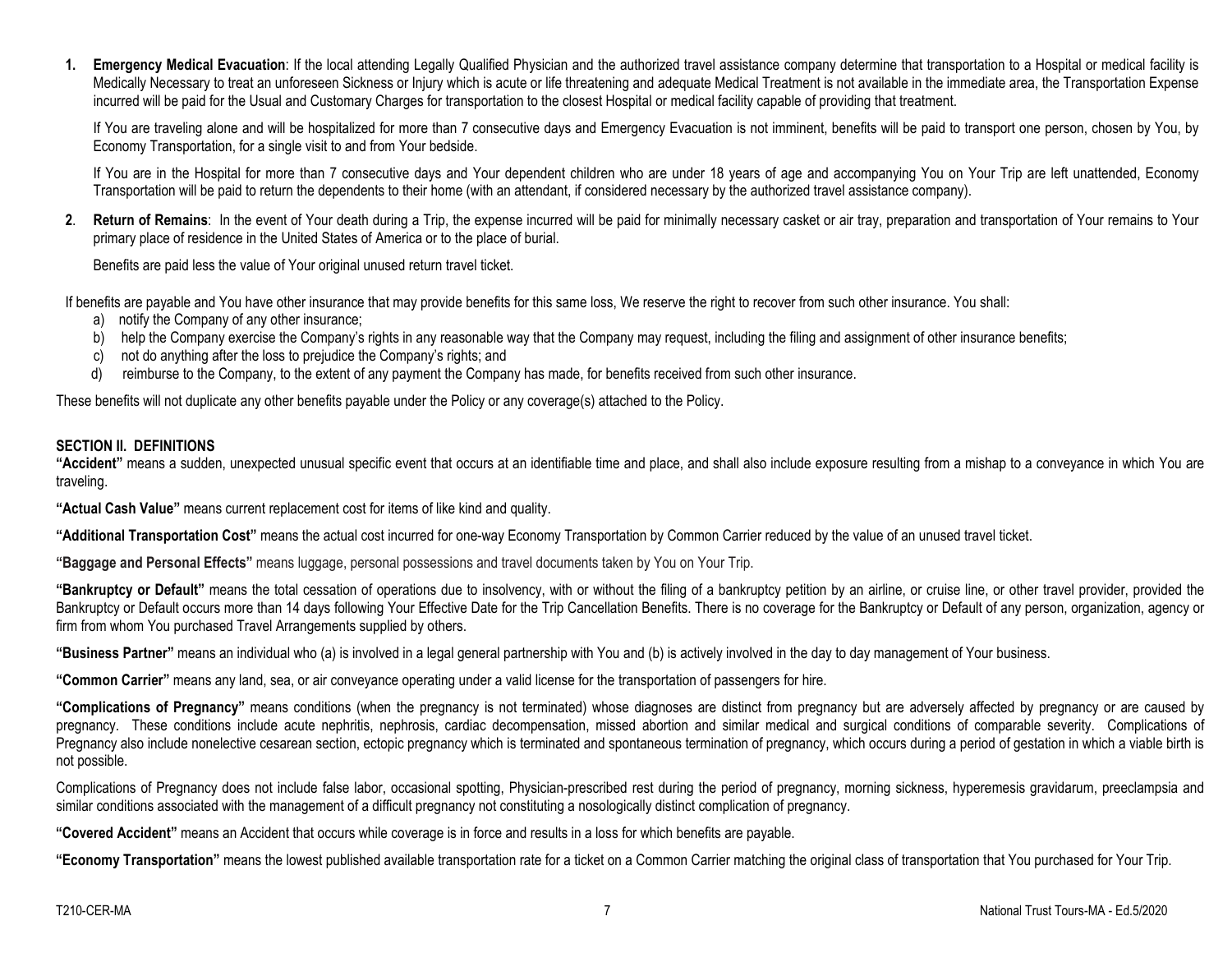**"Elective Treatment and Procedures"** means any medical treatment or surgical procedure that is not medically necessary, including any service, treatment, or supplies that are deemed by the federal, or a state or local government authority, or by Us to be research or experimental or that is not recognized as a generally accepted medical practice.

**"Eligible Person"** means a citizen or resident of the United States of America who is booked to travel on a Trip, completes an enrollment form if applicable, and for whom the required premium has been paid.

**"Family Member"** means any of the following: Your or Your Traveling Companion's legal spouse (or common-law spouse where legal), legal guardian or ward, son or daughter (adopted, foster, step or inlaw), brother or sister (includes step or in-law), parent (includes step or in-law), grandparent (includes in-law), grandchild, aunt, uncle, niece or nephew, or domestic partner.

**"Home"** means Your primary place of residence.

**"Hospital"** means (a) a place which is licensed or recognized as a general hospital by the proper authority of the state in which it is located: (b) a place operated for the care and treatment of resident inpatients with a registered graduate nurse (RN) always on duty and with a laboratory and X-ray facility: (c) a place recognized as a general hospital by the Joint Commission on the Accreditation of Hospitals; (d) other than a residence, a place where treatment in a Hyperbaric chamber can be received. Not included is a hospital or institution licensed or used principally: (1) for the treatment or care of drug addicts or alcoholics: or (2) as a clinic continued or extended care facility, skilled nursing facility, convalescent home, rest home, nursing home or home for the aged.

**"Inclement Weather"** means any weather condition that delays the scheduled arrival or departure of a Common Carrier.

"Injury" or "Injuries" means bodily harm caused by an Accident which: 1) occurs while Your coverage is in effect under the Certificate; and 2) requires examination and treatment by a Legally Qualified Physician. The Injury must be the direct cause of loss and must be independent of all other causes and must not be caused by, or result from, Sickness.

**"Insured"** means a person(s) who is booked to travel on a Trip, and for whom the required premium is paid, also referred to as You and Your.

**"Intoxicated"** mean a blood alcohol level that equals or exceeds the legal limit for operating a motor vehicle in the state or jurisdiction where You are located at the time of an incident.

**"Legally Qualified Physician"** means a physician or a Christian Science Practitioner: (a) other than You, a Traveling Companion or a Family Member; (b) practicing within the scope of his or her license; and (c) recognized as a physician in the place where the services are rendered.

**"Maximum Benefit Amount"** means the maximum amount payable for coverage provided to You as shown in the Schedule of Benefits.

**"Medically Fit to Travel**" means based on assessment a Legally Qualified Physician has advised You, a Traveling Companion, Family Member or Business Partner booked to travel with You in writing that there is no medical condition, illness, Injury or Sickness that would likely interfere with a Trip at the time of purchase of Coverage for a Trip**.**

**"Medically Necessary"** means a service which is appropriate and consistent with the treatment of the condition in accordance with accepted standards of community practice.

**"Medical Treatment"** means examination and treatment by a Legally Qualified Physician for a condition which first manifested itself, worsened or became acute or had symptoms which would have prompted a reasonable person to seek diagnosis, care or treatment.

"**Natural Disaster**" means a flood, hurricane, tornado, earthquake, mudslide, tsunami, avalanche, landslide, volcanic eruption, fire, wildfire or blizzard that is due to natural causes.

**"Participating Organization"** means an organization which elects to offer coverage under a Policy by completing a participation agreement that has been accepted by the Company.

**"Payments or Deposits"** means the cash, check, or credit card amounts, actually paid for Your Trip. Certificates, vouchers, discounts, credits, frequent traveler or frequent flyer rewards, miles or points applied (in part or in full) towards the cost of Your Travel Arrangements are not Payments or Deposits as defined herein.

**"Pre-Existing Condition"** means an illness, disease, or other condition during the 60 day period immediately prior to the date Your coverage is effective for which You or Your Traveling Companion, Business Partner or a Family Member scheduled or booked to travel with You: 1)received or received a recommendation for a test, examination, or medical treatment for a condition which first manifested itself, worsened or became acute or had symptoms which would have prompted a reasonable person to seek diagnosis, care or treatment; or 2) took or received a prescription for drugs or medicine. Item (2) of this definition does not apply to a condition which is treated or controlled solely through the taking of prescription drugs or medicine and remains treated or controlled without any adjustment or change in the required prescription throughout the 60 day period before coverage is effective under this Policy.

**"Prepaid"** means Payments or Deposits paid by You for Travel Arrangements for Your Trip prior to Your actual or Scheduled Departure Date. Payments or Deposits for shore excursions, theater, concert or event tickets or fees, or sightseeing, if such arrangements are made during Your Trip and are to be used prior to the Scheduled Return Date of Your Trip, are not considered Prepaid as defined herein.

**"Scheduled Departure Date"** means the date on which You are originally scheduled to leave on Your Trip.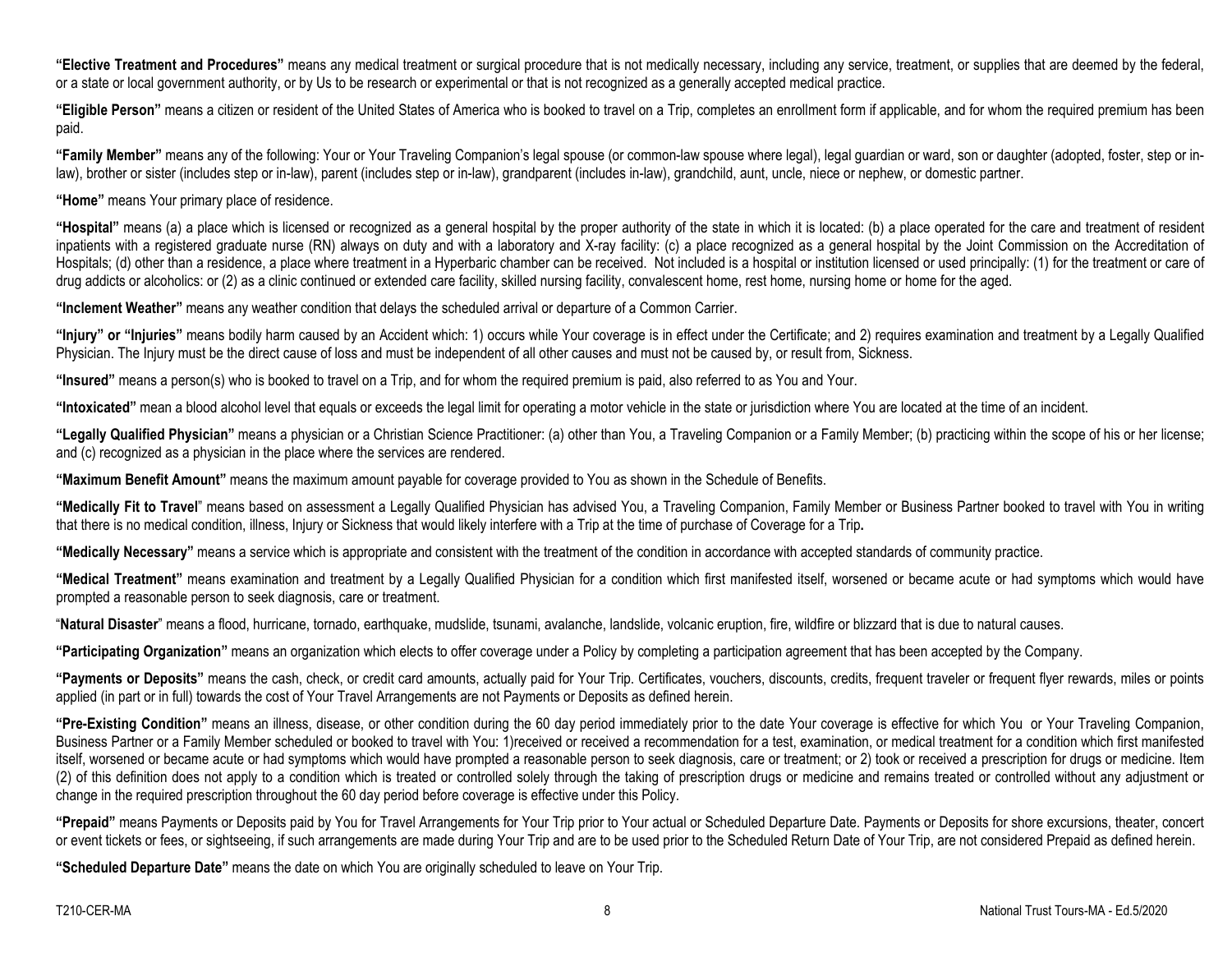**"Scheduled Return Date"** means the date on which You are originally scheduled to return to the point of origin or the original final destination of Your Trip.

**"Sickness"** means an illness or disease of the body which: 1) requires examination and treatment by a Legally Qualified Physician, and 2) commences while Your coverage is in effect.

**"Strike"** means any organized and legally sanctioned labor disagreement resulting in a stoppage of work: (a) as a result of a combined effort of workers which was unannounced and unpublished at the time travel services were purchased; and (b) which interferes with the normal departure and arrival of a Common Carrier.

**"Terrorist Incident"** means an act of violence, that is deemed terrorism by the United States Government other than civil disorder or riot (that is not an act of war, declared or undeclared) that results in loss of life or major damage to property, by any person acting alone or in association with other persons on behalf of or in connection with any organization which is generally recognized as having the intent to overthrow or influence the control of any other government. The Terrorist Incident must be documented in a Travel Warning issued by the United States' Department of State advising Americans to avoid that certain country.

**"Third Party"** means a person or entity other than You or the Company.

**"Transportation Expense"** means the cost of Medically Necessary conveyance, personnel, and services or supplies.

**"Travel Arrangements"** means: (a) transportation; (b) accommodations; and (c) other specified services arranged by the Travel Supplier for Your Trip.

**"Travel Advisory or Travel Warning"** means U.S. State Department communication advising caution in traveling to specified destinations due to reasons such as armed violence, civil or political unrest, high incidence of crime (specially kidnapping and/or murder), natural disaster or outbreak of one or more contagious diseases.

**"Traveling Companion"** means a person or persons whose names appear with Yours on the same Travel Arrangements and who, during Your Trip, will accompany You.

**"Travel Supplier"** means any entity or organization that coordinates or supplies travel services for You.

**"Trip"** means a scheduled trip for which coverage for Travel Arrangements is requested and the premium is paid prior to Your actual or Scheduled Departure Date of Your Trip.

**"Us", "We", "Our"** means United States Fire Insurance Company**.**

**"Usual and Customary Charges"** means those comparable charges for similar treatment, services and supplies in the geographic area where treatment is performed.

## **SECTION III. INSURING PROVISIONS**

## **Who Is Eligible For Coverage:**

A citizen or resident of the United States of America who is booked to travel on Your Trip, and for whom the required premium is paid.

## **When Coverage Begins – Coverage Effective Date:**

**Trip Cancellation**: Coverage begins at 12:01 a.m. on the day after the date the appropriate premium for this Certificate for Your Trip is received by Travel Insurance Services.

All Other Coverages: Coverage begins when You depart on the first Travel Arrangement (or alternate travel arrangement if You must use an alternate travel arrangement to reach Your Trip destination) for Your Trip. This is Your "Effective Date" and time for all other coverages, except Trip Cancellation.

## **When Coverage Ends – Coverage Termination Date:**

**Trip Cancellation:** Your coverage automatically ends on the earlier of: 1) the date and time You depart on Your Trip; or 2) the date and time You cancel Your Trip.

**All Other Coverages:** Your coverage automatically ends on the earlier of: 1) the date Your Trip is completed; 2) the Scheduled Return Date; 3) Your arrival at Your return destination on a round-trip, or the destination on a one-way trip; 4) cancellation of Your Trip covered by the Certificate. Termination of the Certificate will not affect a claim for loss that occurs after premium has been paid.

## **SECTION IV. GENERAL EXCLUSIONS**

## **Benefits are not payable for any loss due to, arising or resulting from:**

1. suicide, attempted suicide or any intentionally self-inflicted injury of You, a Traveling Companion, Family Member or Business Partner booked to travel with You, while sane or insane;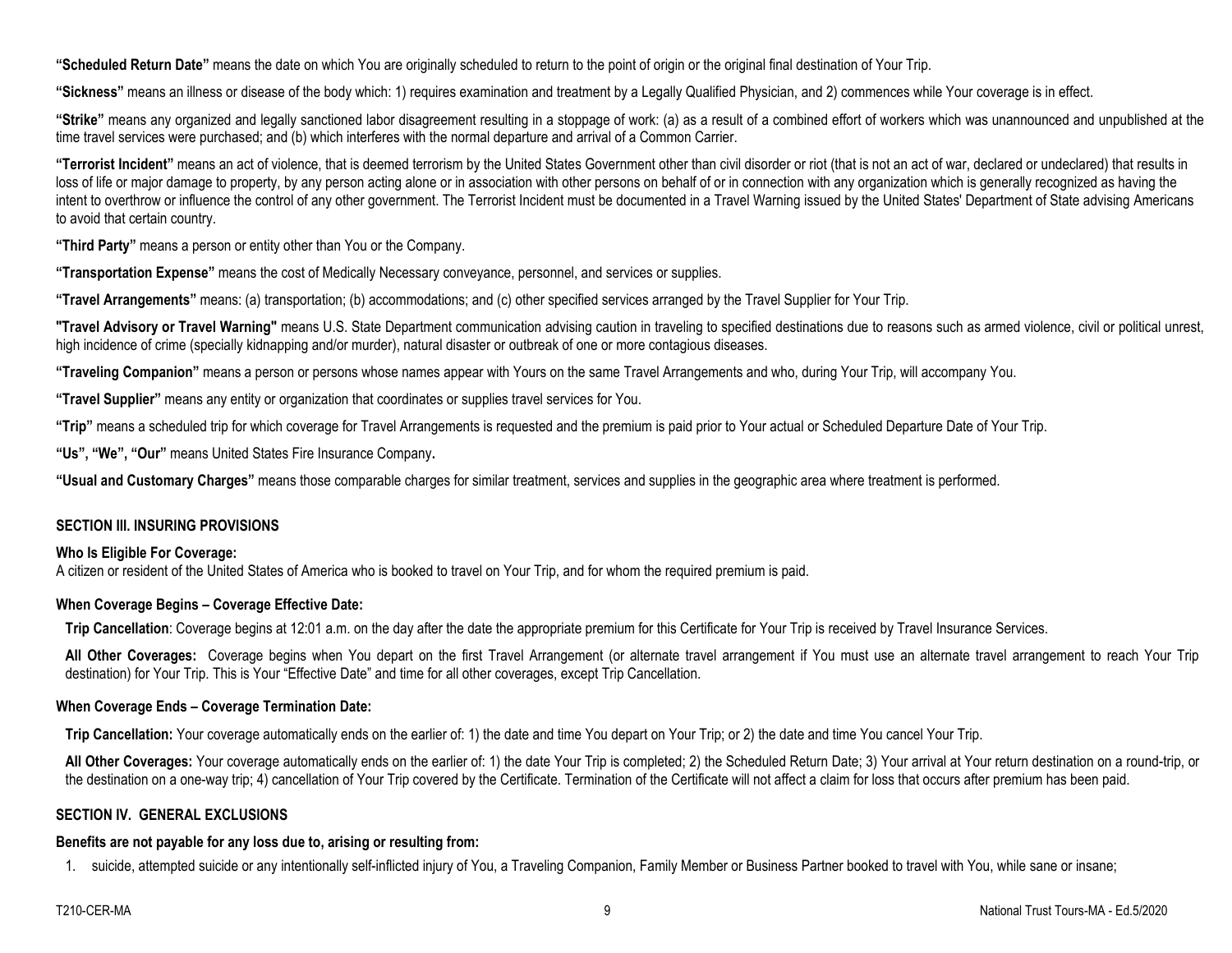- 2. an act of declared or undeclared war;
- 3. participating in maneuvers or training exercises of an armed service, except while participating in weekend or summer training for the reserve forces of the United States, including the National Guard;
- 4. mountaineering (engaging in the sport of scaling mountains generally requiring the use of picks, ropes, or other special equipment);
- 5. participating as a member of a team in an organized sporting competition or participating as a professional in a stunt, athletic or sporting event or competition;
- 6. piloting or learning to pilot or acting as a member of the crew of any aircraft;
- 7. being Intoxicated as defined herein, or under the influence of any controlled substance unless as administered or prescribed by a Legally Qualified Physician;
- 8. the commission of or attempt to commit a felony or being engaged in an illegal occupation;
- 9. dental treatment (except as coverage is otherwise specifically provided herein);
- 10. amounts which exceed the Maximum Benefit Amount for each coverage as shown in the Schedule of Benefits;
- 11. due to a Pre-Existing Condition, as defined in the Certificate Plan. The Pre-Existing Condition Limitation does not apply to the Emergency Medical Evacuation or Return of Remains coverage;
- 12. medical treatment during or arising from a Trip undertaken for the purpose or intent of securing medical treatment;
- 13. Bankruptcy or Default or failure to supply services by a supplier of travel services.
- 14. a mental or nervous condition, unless hospitalized or Partially Hospitalized for that condition while the Certificate is in effect for You;
- 15. a loss that results from an illness, disease or other condition, event or circumstance which occurs at a time when the Certificate Plan is not in effect for You;
- 16. due to loss or damage (including death or injury) and any associated cost or expense resulting directly from the discharge, explosion or use of any device, weapon or material employing or involving chemical, biological, radiological or similar agents, whether in time of peace or war, and regardless of who commits the act and regardless of any other sequence thereto.
- 17. an assessment from a Legally Qualified Physician advising You in writing that You, a Traveling Companion, Family Member booked to travel with You are not Medically Fit to Travel, as defined in the Certificate, at the time of purchase of Coverage for a Trip.

# **PRE-EXISTING CONDITION EXCLUSION:**

The Company will not pay for any expense as a result of any illness, disease, or other condition during the 60 day period immediately prior to the date Your coverage is effective for which You or Your Traveling Companion, Business Partner or Family Member scheduled or booked to travel with You: 1) received or received a recommendation for a test, examination, or medical treatment for a condition which first manifested itself, worsened or became acute or had symptoms which would have prompted a reasonable person to seek diagnosis, care or treatment; or 2) took or received a prescription for drugs or medicine. Item (2) of this Exclusion does not apply to a condition which is treated or controlled solely through the taking of prescription drugs or medicine and remains treated or controlled without any adjustment or change in the required prescription throughout the 60 day period before coverage is effective under this Certificate.

# **Waiver of the Pre-Existing Condition Exclusion:**

The exclusion for Pre-Existing Condition will be waived provided:

- a) Your Payment or Deposit for this plan is received within 21 days of the date Your initial Payment or Deposit for Your Trip is received; and
- b) You insure all Prepaid Trip costs that are subject to cancellation penalties or restrictions; and
- c) You are not disabled from travel at the time Your premium is paid.

# **SECTION V. GENERAL PROVISIONS**

Notice of Claim: Notice of claim must be reported within 20 days after a loss occurs or as soon as is reasonably possible. You or someone on Your behalf may give the notice. The notice should be given to Us or Our designated representative and should include sufficient information to identify You.

Claim Forms: When notice of claim is received by Us or Our designated representative, forms for filing proof of loss will be furnished. If these forms are not sent within 15 days, the proof of loss requirements can be met by You sending Us a written statement of what happened. This statement must be received within the time given for filing proof of loss.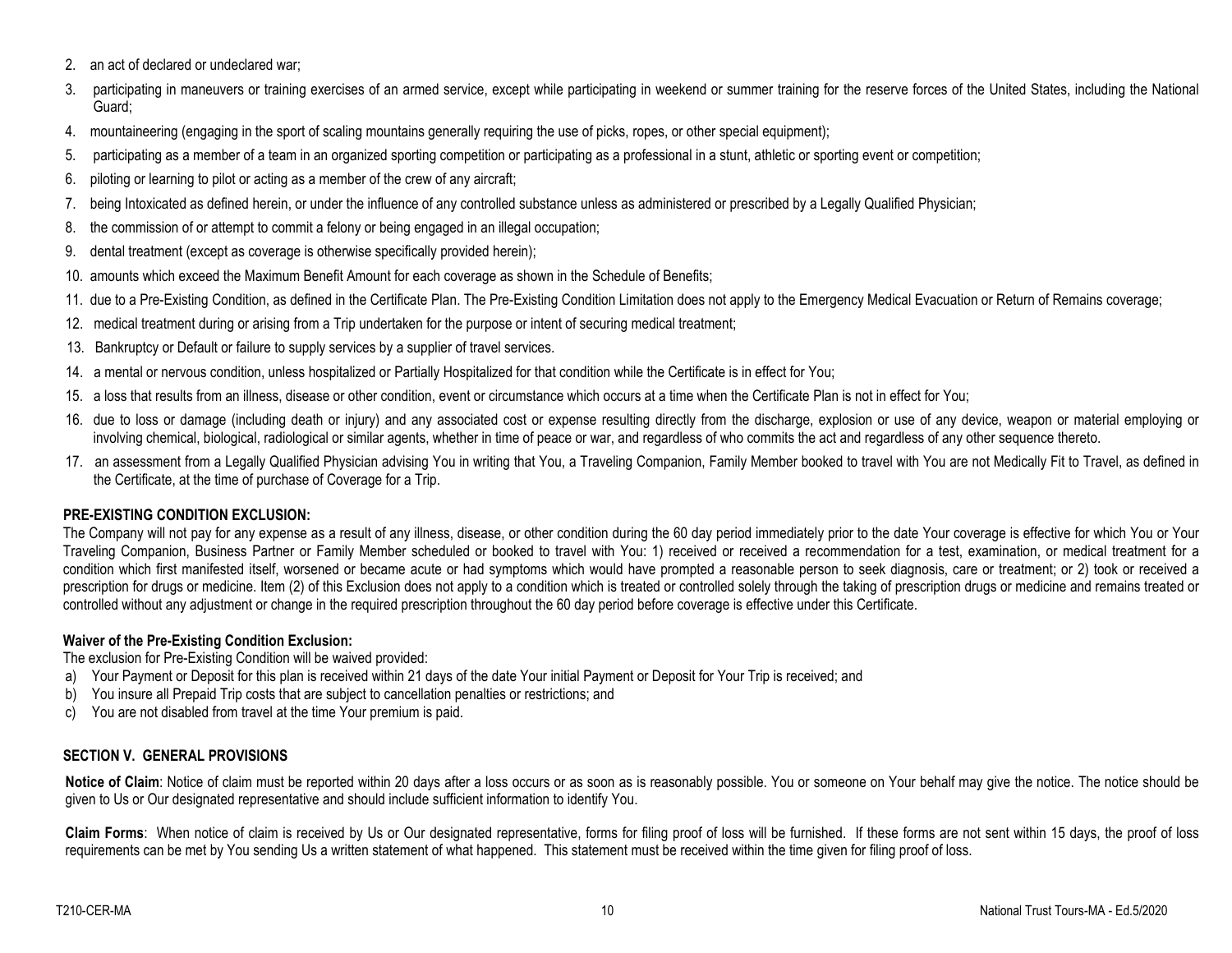Proof of Loss: Proof of loss must be provided within 90 days after the date of the loss or as soon as is reasonably possible. Proof must, however, be furnished no later than 12 months from the time it is otherwise required, except in the absence of legal capacity.

**Time of Payment of Claims**: We, or Our designated representative, will pay the claim after receipt of acceptable proof of loss.

Payment of Claims: Benefits for loss of life will be paid to Your designated beneficiary. If a beneficiary is not otherwise designated by You, benefits for loss of life will be paid to the first of the following surviving preference beneficiaries:

- a) Your spouse;
- b) Your child or children jointly;
- c) Your parents jointly if both are living or the surviving parent if only one survives;
- d) Your brothers and sisters jointly; or e) Your estate.

All other Benefits will be paid directly to You, unless otherwise directed. Any accrued benefits unpaid at Your death will be paid to Your estate. If You have assigned Your benefits, We will honor the assignment if a signed copy has been filed with us. We are not responsible for the validity of any assignment.

All or a portion of all benefits provided by the Certificate may, at Our option, be paid directly to the provider of the service(s) to You. All benefits not paid to the provider will be paid to You.

Excess Insurance: The insurance provided by this Certificate shall be in excess of all other valid and collectible Insurance or indemnity. If at the time of the occurrence of any loss there is other valid and collectible insurance or indemnity in place, the Company shall be liable only for the excess of the amount of loss, over the amount of such other insurance or indemnity, and applicable deductible. Recovery of losses from other parties does not result in a refund of premium paid.

Legal Actions: All policy terms will be interpreted under the laws of the state in which the Policy was issued. No legal action may be brought to recover on the Policy within 60 days after written Proof of Loss has been furnished. No legal action for a claim may be brought against Us after 3 years from the time written Proof of Loss is required to be furnished.

**Concealment and Misrepresentation:** The entire coverage will be void, if before, during or after a loss, any material fact or circumstance relating to this insurance has been concealed or misrepresented.

Other Insurance with the Company: You may be covered under only one travel Certificate with the Company for each Trip. If You are covered under more than one such Certificate, You may select the coverage that is to remain in effect. In the event of death, the selection will be made by the beneficiary or estate. Premiums paid (less claims paid) will be refunded for the duplicate coverage that does not remain in effect.

Subrogation: If the Company has made a payment for a loss under this coverage, and the person to or for whom payment was made has a right to recover damages from the Third Party responsible for the loss, the Company will be subrogated to that right. You shall help the Company exercise the Company's rights in any reasonable way that the Company may request: nor do anything after the loss to prejudice the Company's rights: and in the event You recover damages from the Third Party responsible for the loss, You will hold the proceeds of the recover for the Company in trust and reimburse the Company to the extent of the Company's previous payment for the loss.

Reductions in the Amount of Insurance: The applicable benefit amount will be reduced by the amount of benefits, if any, previously paid for any loss or damage under this coverage for Your Trip.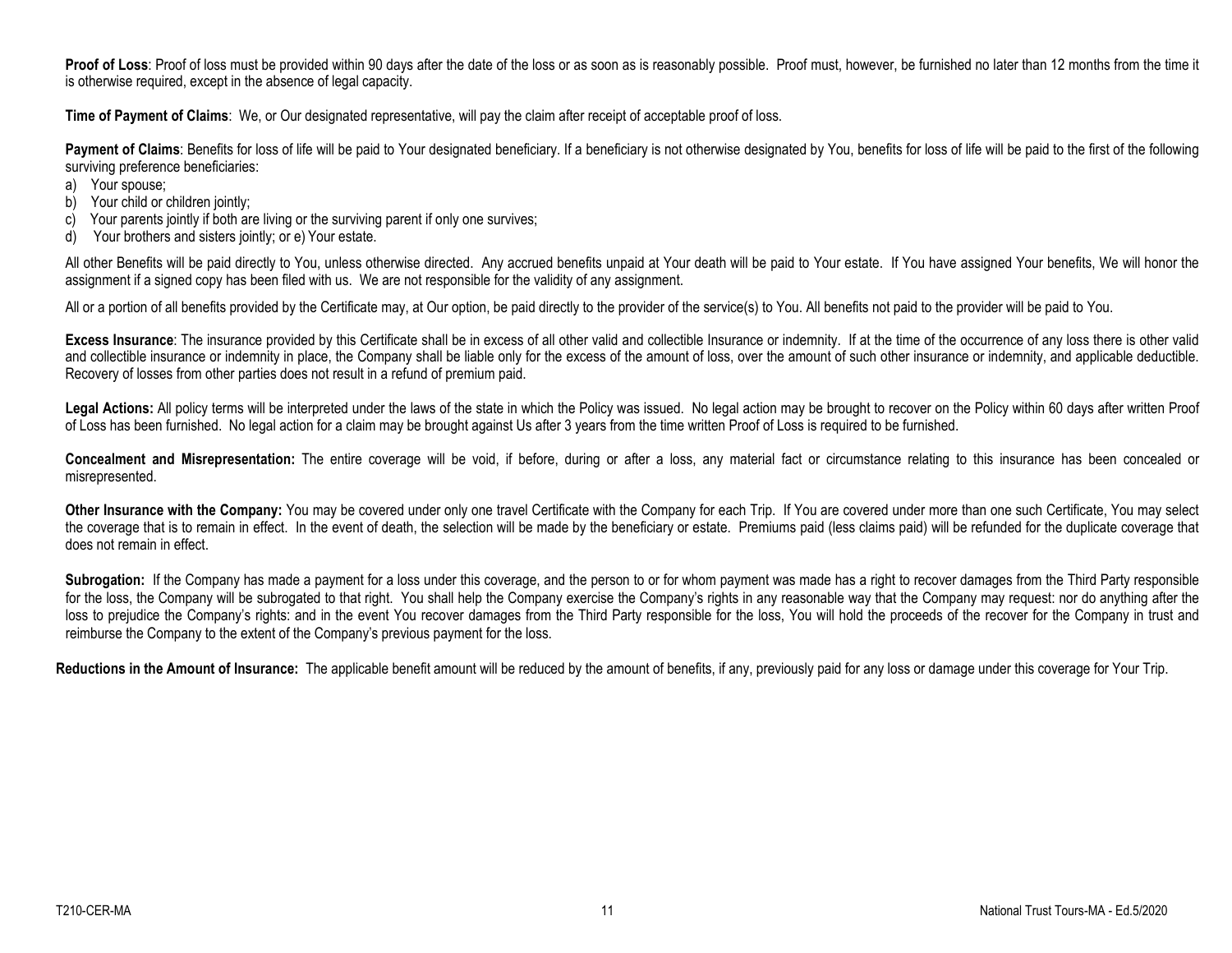## **SECTION VI. COORDINATION OF BENEFITS**

## **Applicability**

The Coordination of Benefits ("COB") provision applies to This Plan when an Insured has health care coverage under more than one Plan. "Plan" and "This Plan" are defined below.

If this COB provision applies, the order of benefit determination rules should be looked at first. Those rules determine whether the benefits of This Plan are determined before or after those of another Plan. The benefits of This Plan:

- (a) will not be reduced when, under the order of benefit determination rules, This Plan determines its benefits before another Plan; but
- (b) may be reduced when, under the order of benefit determination rules, another Plan determines its benefits first. This reduction is described further in the section entitled Effect on the Benefits of This Plan.

## **Definitions**

**"Plan"** is a form of coverage written on an expense incurred basis that provides benefits or services for, or because of, medical or dental care or treatment. "Plan" includes:

- (a) group insurance and group remittance subscriber contracts;
- (b) uninsured arrangements of group coverage;
- (c) group coverage through HMO's and other prepayment, group practice and individual practice Plans; and
- (d) blanket contracts, except blanket school accident coverages or a similar group when the Plan:

"Plan" does not include individual or family: (a) insurance contracts; (b) direct payment subscriber contracts; (c) coverage through HMO's; or (d) coverage under other prepayment, group practice and individual practice Plans.

**"This Plan"** is the parts of this blanket contract that provide benefits for health care expenses on an expense incurred basis.

**"Primary Plan"** is one whose benefits for a person's health care coverage must be determined without taking the existence of any other Plan into consideration. A Plan is a Primary Plan if either:

- (a) the Plan either has no order of benefit determination rules, or it has rules which differ from those in the contract; or
- (b) all Plans that cover the person use the same order of benefits determination rules as in this contract, and under those rules the Plan determines its benefits first.

**"Secondary Plan"** is one that is not a Primary Plan. If a person is covered by more than one Secondary Plan, the order of benefit determination rules of this contract decide the order in which their benefits are determined in relation to each other. The benefits of each Secondary Plan may take into consideration the benefits of the Primary Plan or Plans and the benefits of any other Plan, which, under the rules of this contract, has its benefits, determined before those of that Secondary Plan.

**"Allowable Expense"** is the necessary, reasonable, and customary item of expense for health care; when the item of expense is covered at least in part under any of the Plans involved.

The difference between the cost of a private hospital room and a semi-private hospital room is not considered an Allowable Expense under the above definition unless the patient's stay in a private hospital room is medically necessary in terms of generally accepted medical practice.

When a Plan provides benefits in the form of services, the reasonable cash value of each service will be considered both an Allowable Expense and a benefit paid.

**"Claim"** is a request that benefits of a Plan be provided or paid. The benefits claimed may be in the form of: (a) services (including supplies); (b) payment for all or a portion of the expenses incurred; or (c) a combination of (a) and (b).

**"Claim Determination Period"** is the period of time, which must not be less than 12 consecutive months, over which Allowable Expenses are compared with total benefits payable in the absence of COB, to determine: (a) whether other insurance exists; and (b) how much each Plan will pay or provide.

For the purposes of this contract, Claim Determination Period is the period of time beginning with the Effective date of coverage and ending 12 consecutive months following the date of loss or longer as may be determined by the proof of loss provision.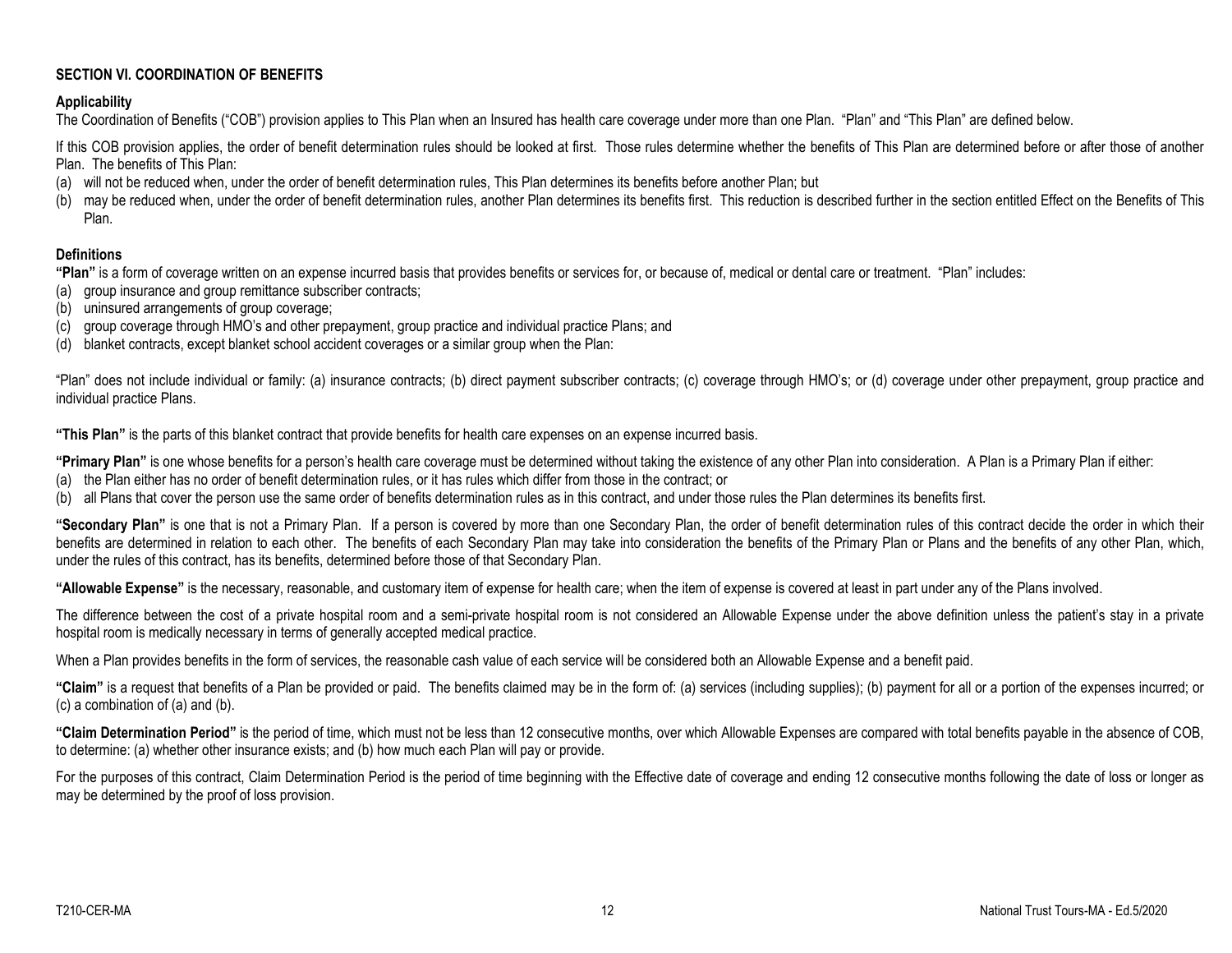## **Order of Benefit Determination Rules**

When This Plan is a Primary Plan, its benefits are determined before those of any other Plan and without considering another Plan's benefits.

When This Plan is a Secondary Plan, its benefits are determined after those of any other Plan only when, under these rules, it is secondary to that other Plan.

When there is a basis for a Claim under This Plan and another Plan, This Plan is a Secondary Plan that has its benefits determined after those of the other Plan, unless:

- (a) the other Plan has rules coordinating its benefits with those of This Plan; and
- (b) both those rules and This Plan's rules, as described below, require that This Plan's benefits be determined before those of the other Plan.

## **Rules.** This Plan determines its order of benefits using the first of the following rules which applies:

- (a) Nondependent/Dependent Rule. The benefits of the Plan which covers the person as an employee, member or subscriber (that is, other than as a dependent) are determined before those of the Plan that covers the person as a dependent.
- (b) Longer/Shorter Length of Coverage Rule. The benefits of the Plan that covered an employee, member or subscriber longer are determined before those of the Plan that covered that person for the shorter time.

To determine the length of time a person has been covered under a Plan, two Plans shall be treated as one if the claimant was eligible under the second within 24 hours after the first ended. Thus, the start of a new Plan does not include: (a) a change in the amount or scope of a Plan's benefits; (b) a change in the entity which pays, provides or administers the Plan's benefits; or (c) a change from one type of Plan to another. The claimant's length of time covered under a Plan is measured from the claimant's first date of coverage under that Plan. If that date is not readily available, the date the claimant first became a member of the group shall be used as the date from which to determine the length of time the claimant's coverage under the present Plan has been in force.

#### **Effect on the Benefits of This Plan When it is Secondary**

The benefits of This Plan will be reduced when it is a Secondary Plan so that the total benefits paid or provided by all Plans during a Claim Determination Period are not more than the total Allowable Expenses, not otherwise paid, which were incurred during the Claim Determination Period by the person for whom the Claim is made. As each Claim is submitted, This Plan determines its obligation to pay for Allowable Expenses based on all Claims that were submitted up to that point in time during the Claim Determination Period.

#### **Right to Receive and Release Needed Information**

Certain facts are needed to apply these COB rules. We have the right to decide which facts are needed. We may get needed facts from or give them to any other organization or person. We need not tell, or get the consent of, any person to do this. Each person claiming benefits under This Plan must give Us any facts We need to pay the Claim.

#### **Facility of Payment**

A payment made under another Plan may include an amount that should have been paid under This Plan. If it does, We may pay that amount to the organization that made that payment. That amount will then be treated as though it were a benefit paid under This Plan. We will not have to pay that amount again. The term "payment made" includes providing benefits in the form of services, in which case "payment made" means reasonable monetary value of the benefits provided in the form of services.

## **Right of Recovery**

If the amount of the payments made by Us is more than We should have paid under this COB provision, We may recover the excess from one or more of: (a) the persons We have paid or for whom We have paid; (b) insurance companies; or (c) other organizations.

## **Non-complying Plans**

This Plan may coordinate its benefits with a Plan that is excess or always secondary or which uses order of benefit determination rules which are inconsistent with those of This Plan (non-complying Plan) on the following basis:

- (a) If This Plan is the Primary Plan, This Plan will pay its benefits on a primary basis;
- (b) if This Plan is the Secondary Plan, This Plan will pay its benefits first, but the amount of the benefits payable will be determined as if This Plan were the Secondary Plan. In this situation, Our payment will be the limit of This Plan's liability; and
- (c) if the non-complying Plan does not provide the information needed by This Plan to determine its benefits within 30 days after it is requested to do so, We will assume that the benefits of the noncomplying Plan are identical to This Plan and will pay benefits accordingly. However, We will adjust any payments made based on this assumption whenever information becomes available as to the actual benefits of the non-complying Plan.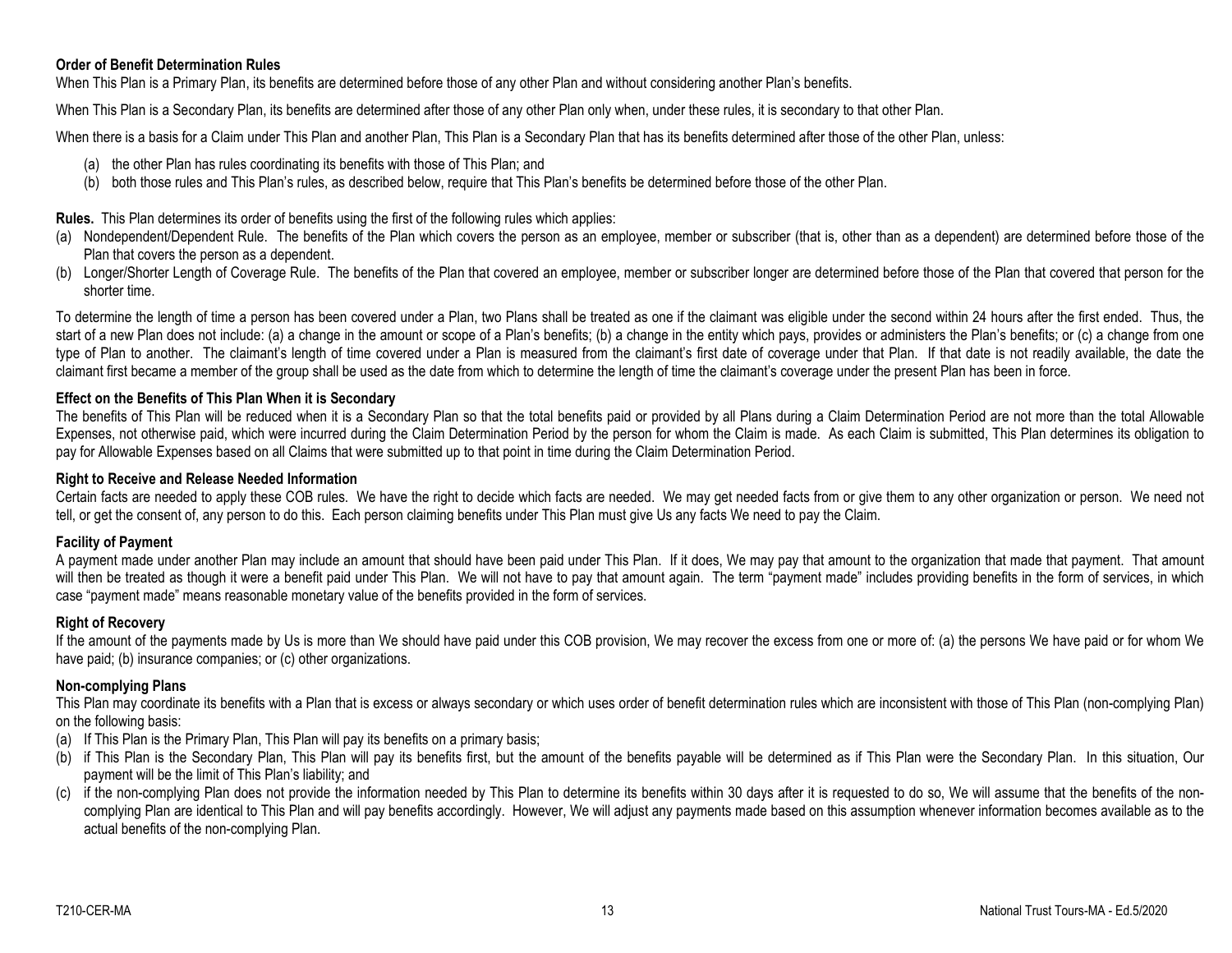# **Worldwide Assistance Services**

The Travel Assistance feature provides a variety of travel related services. Services offered include: • Medical or Legal Referral • Inoculation Information • Hospital Admission Guarantee • Translation Service • Lost Baggage Retrieval • Passport/Visa Information • Emergency Cash Advance

• Bail Bond • Prescription Drug/Eyeglass Replacement

Payment reimbursement to the Assistance Company is Your responsibility.

**24/7 Worldwide Assistance Services Travel Assistance, Medical Emergency and Concierge Service On Call International 888-699-1145 (within US) OR CALL COLLECT: 603-952-2074 (From all other locations)**

Travel assistance services are provided by an independent organization and not by United States Fire Insurance Company, Travel Insured International, or the Plan Administrator. There may be times when circumstances beyond the Assistance Company's control hinder their endeavors to provide travel assistance services. They will, however, make all reasonable efforts to provide travel assistance services and help You resolve Your emergency situation.

#### **AVAILABILITY OF SERVICES**

You are eligible for information and concierge services at any time after You purchase this plan. The Emergency Assistance Services become available when You actually start Your Covered Trip. Emergency Assistance, Concierge and Informational Services end the earliest of: midnight on the day the program expires; when You reach Your return destination; or when You complete Your Covered Trip. The Identity Theft Resolution Services become available on Your scheduled departure date for Your Covered Trip. Services are provided only for an Identity Theft event which occurs while on Your Covered Trip. Identity Theft Resolution does not guarantee that its intervention on behalf of You will result in a particular outcome or that its efforts on behalf of You will lead to a result satisfactory to You. Identity Theft Resolution does not include and shall not assist You for thefts involving non-US bank accounts.

#### **CONCIERGE SERVICES**

Concierge Services are provided by Travel Insured's designated provider. There is no charge for the services provided by the provider. You are responsible for the cost of services provided and charged for by third parties and for the actual cost of merchandise, entertainment, sports, tickets, food and beverages and other disbursement items. Services offered include:

Destination Profiles • Epicurean Needs • Event Ticketing • Floral Services • Tee Time Reservations • Hotel Accommodations • Meet-And-Greet Services • Shopping Assistance Services • Pre-Trip Assistance • Procurement of Hard-To-Find Items • Restaurant Referrals and Reservations • Rental Car Reservations • Airline Reservations

# **CLAIMS PROCEDURE**

**1. EMERGENCIES ARISING DURING YOUR COVERED TRIP:** Please contact On Call International (as above).

**2. TRIP CANCELLATION CLAIMS:** Contact your travel agent and Co-ordinated Benefit Plans, LLC (CBP) IMMEDIATELY to notify them of your cancellation and to avoid any non-covered expenses due to late reporting. CBP will then forward the appropriate claim form which must be completed by You AND the attending Physician, if applicable.